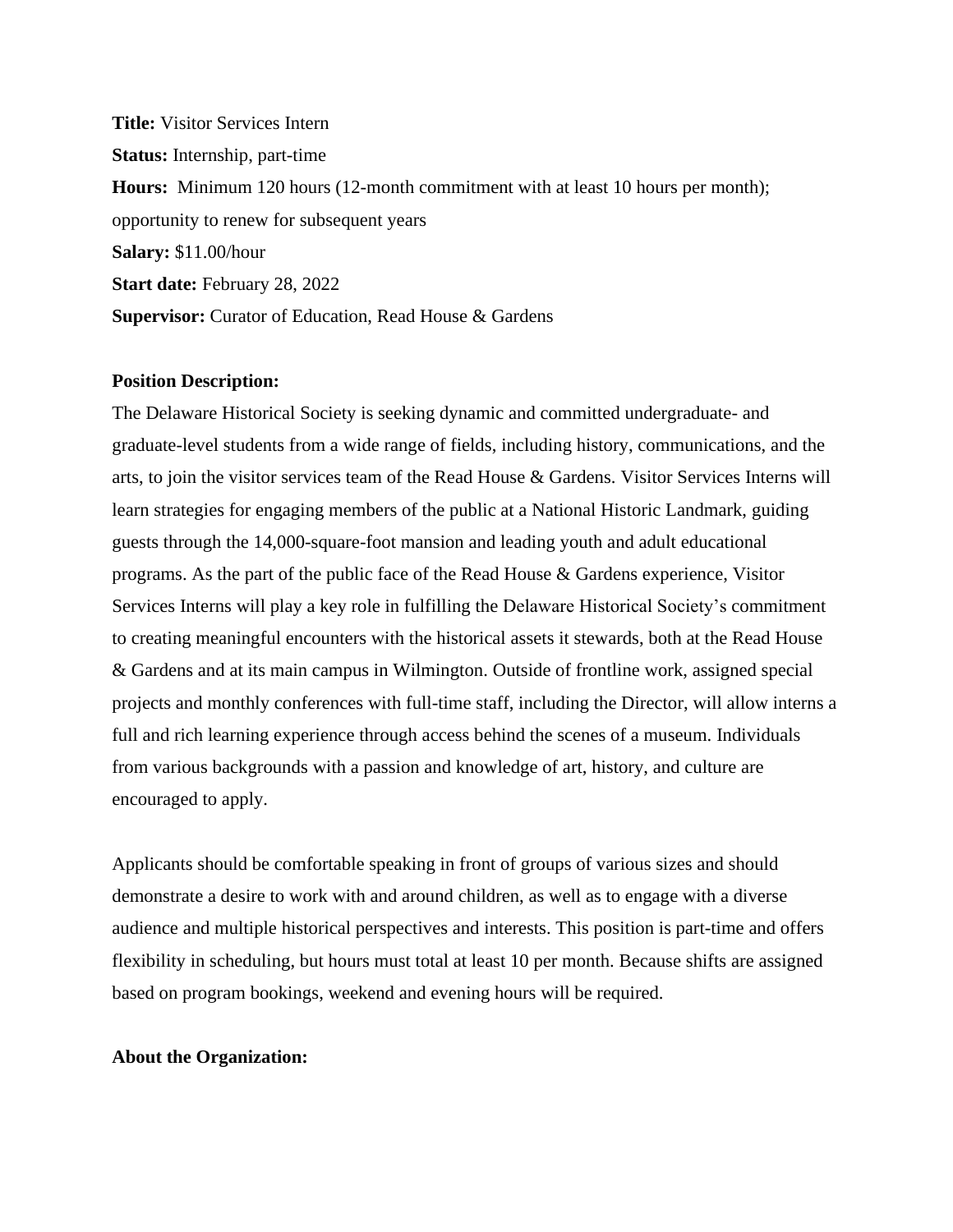The George Read II House & Gardens comprises a 14,000-square-foot mansion built between 1797 and 1804 and formal gardens added in 1847–48. As an outstanding example of Philadelphia federal style architecture, it was designated a National Historic Landmark in 2017. George Read II was the first U.S. Attorney for Delaware, and his father was a signer of the Declaration of Independence and the Constitution, as well as a governor, U.S. senator, and chief justice in Delaware. Under the stewardship of Philip and Lydia Chichester Laird in the 20th century, the house and grounds became a model of the colonial revival movement and appeared widely in American lifestyle and design publications. The Delaware Historical Society assumed ownership of the site upon Lydia Laird's death in 1975 and undertook a state-of-the-art restoration and furnishing campaign during the 1980s. The Read House is situated in New Castle, Delaware, adjacent to the First State National Historical Park and overlooking the Delaware River. In addition to the RH&G, the Delaware Historical Society oversees the Mitchell Center for African American Heritage, Delaware History Museum, DHS Research Library, and Willingtown Square in downtown Wilmington. It strives to reach culturally diverse audiences through inclusive programming, exhibitions, and site interpretation.

#### **Responsibilities:**

Conduct tours and educational programming at the Read House & Gardens. This includes walkin tours on weekdays and weekends, adult group tours, school field trips, and assistance during public programs and special events

Provide excellent customer service skills to ensure a positive experience for museum visitors

Help maintain educational spaces, equipment, and supplies

Contribute to the development and implementation of educational programs and resources

Work with the Read House & Gardens Curator of Education to foster a welcoming and inclusive visitor experience

Ensure welfare and safety of visitors and provide security for collections

Participate in monthly sessions with full-time staff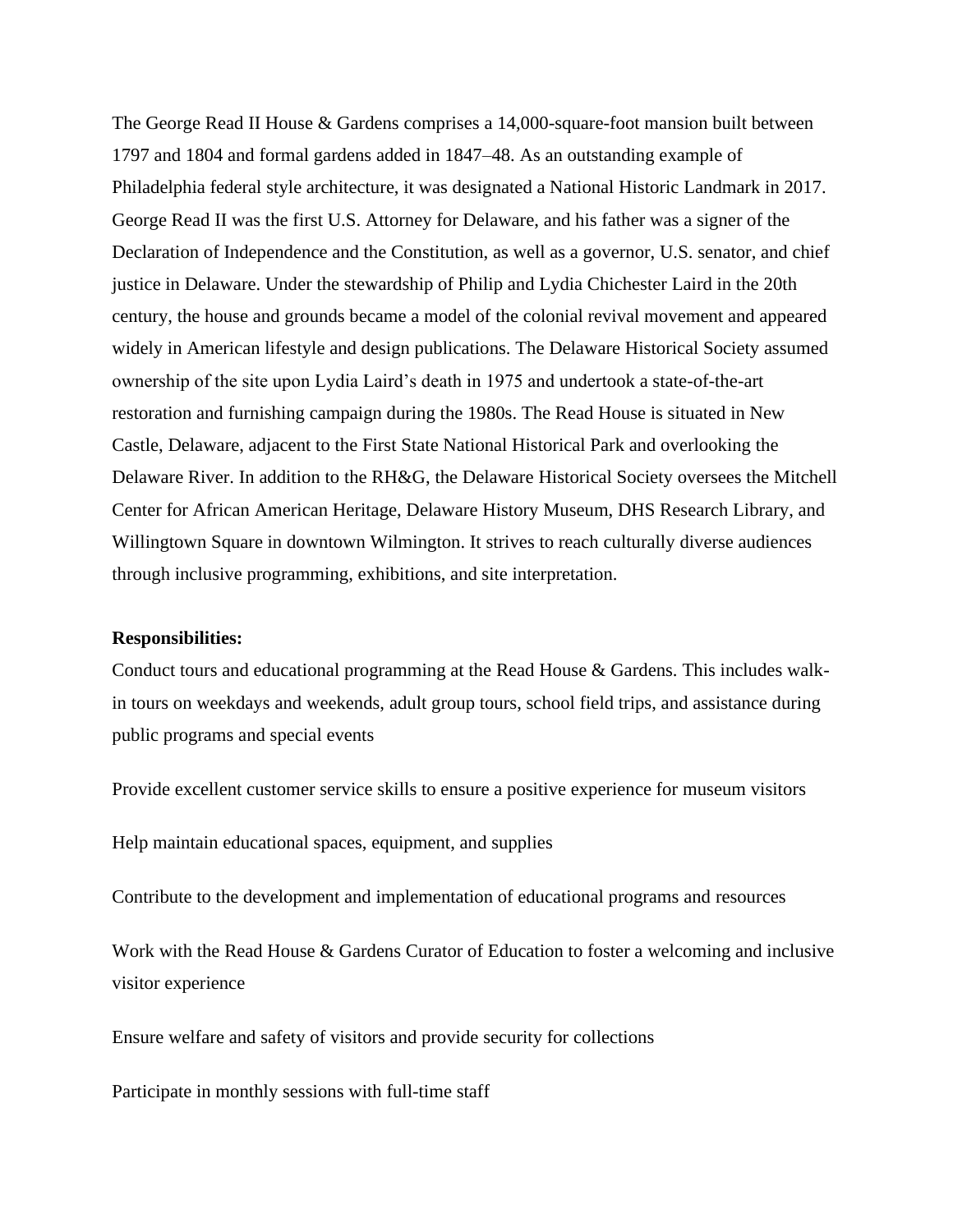Complete special projects as assigned

Assist in other related tasks as directed

# **Qualifications/Skills:**

Currently enrolled and taking classes at an accredited US college/university/higher education program OR have graduated from an accredited US college/university/higher education program within 6 months of the application posting date

Must have completed at least two semesters at an accredited US college/university/higher education program by time of start date

Some college/university/higher education program courses in history or a related discipline

Interest in situating the Read House within local, national, and global history, including a willingness to continually expand and refine your understanding of historical concepts

Comfort speaking in front of groups, answering questions clearly and directly, expressing concepts effectively to museum visitors, and interacting enthusiastically with people of all ages, educational levels, and backgrounds

Willingness to learn, apply, and refine new teaching methodologies, especially object-based approaches

Effective interpersonal skills and ability to work as part of a team

Comfort with classroom technologies

Positive attitude, an open mind, and flexibility